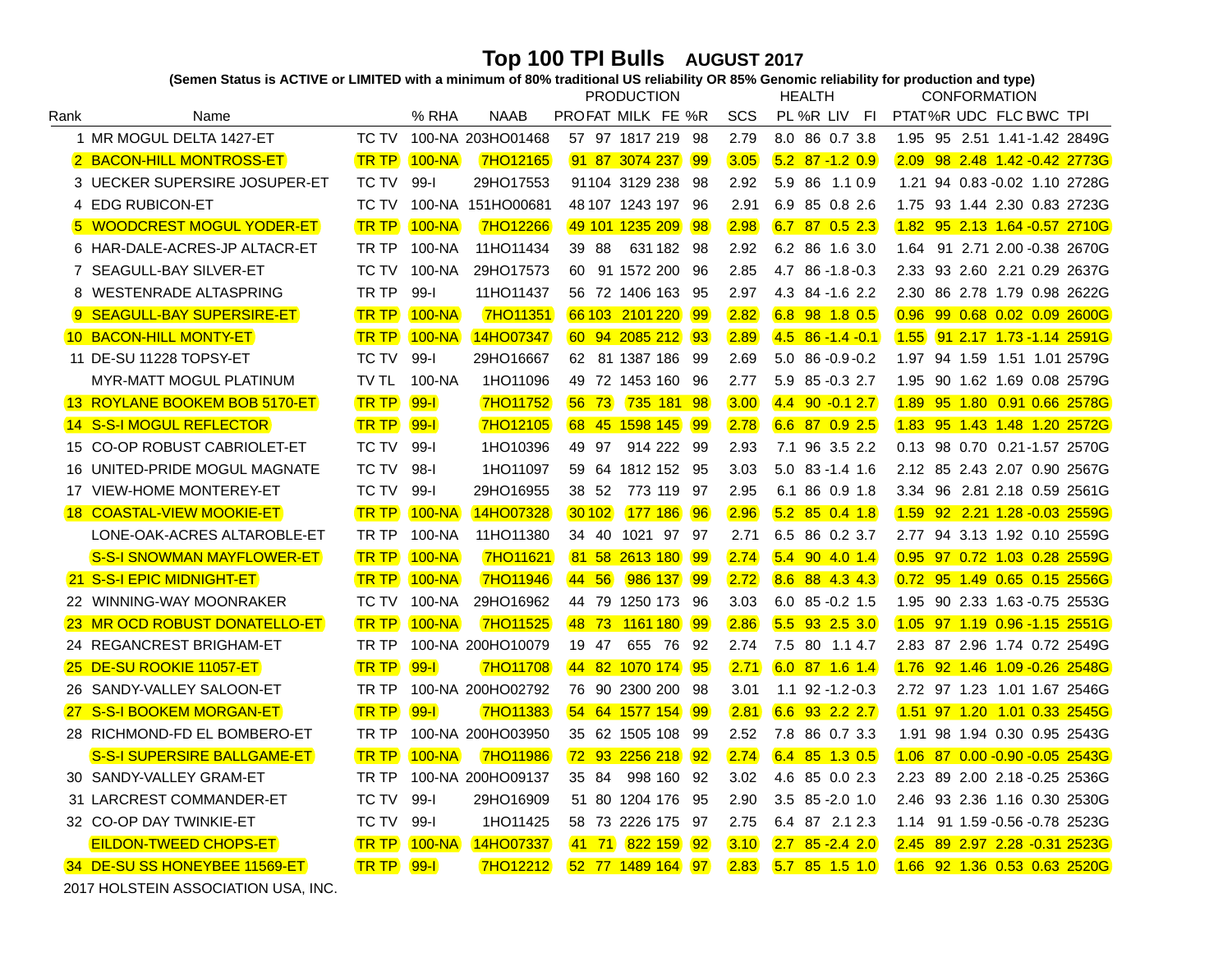Top 100 TPI Bulls AUGUST 2017)<br>(Semen Status is ACTIVE or LIMITED with a minimum of 80% traditional US reliability OR 85% Genomic reliability for production and type)

|              |                                    |              |            |                   | <b>PRODUCTION</b> |                         |                 |      | <b>HEALTH</b>          | <b>CONFORMATION</b>                |  |  |
|--------------|------------------------------------|--------------|------------|-------------------|-------------------|-------------------------|-----------------|------|------------------------|------------------------------------|--|--|
| Rank         | Name                               |              | % RHA      | <b>NAAB</b>       |                   | PROFAT MILK FE %R       |                 | SCS  | PL %R LIV<br>-FI       | PTAT%R UDC FLC BWC TPI             |  |  |
|              | S-S-I SUPERSIRE TETRIS-ET          | <b>TR TP</b> | $99-1$     | <b>7HO11985</b>   |                   | 63 90 2040 202          | 92              | 2.80 | $6.2$ 86 2.2 0.1       | $0.75$ 88 1.03 - 0.05 - 0.15 2520G |  |  |
|              | 36 S-S-I STERLING DAMARIS-ET       | <b>TR TP</b> | $99-1$     | 7HO13093          |                   | 51 50 1525 143          | 95              | 2.90 | $9.1$ 85 1.7 2.4       | 1.78 90 1.36 1.97 -0.62 2517G      |  |  |
|              | S-S-I UNO DESIGN DUVAL-ET          |              | $100 - NA$ | <b>7HO13003</b>   | $28$ 72           | 436 139                 | $\overline{92}$ | 2.71 | $6.7$ 85 0.9 3.0       | 1.77 87 1.81 1.54 -0.03 2517G      |  |  |
|              | 38 EILDON-TWEED SSR BELAIR-ET      | <b>TR TP</b> | $99-1$     | 14HO07418         |                   | 55 72 1416 162          | <b>91</b>       | 3.05 | $5.4$ 80 1.5 1.6       | 1.93 85 1.29 1.61 0.90 2516G       |  |  |
|              | <b>S-S-I MOGUL MULTIPLY-ET</b>     | <b>TR TP</b> | $99-1$     | <b>7HO11915</b>   | 23, 56            | 25 109                  | 94              | 2.76 | 7.2 86 1.2 3.5         | 1.27 92 2.45 2.87 0.59 2516G       |  |  |
|              | <b>S-S-I SHAMROCK MYSTIC-ET</b>    | <b>TR TP</b> | $100 - NA$ | <b>7HO11395</b>   |                   | 42 61 1071 140          | 95              | 2.74 | $7.6$ 87 5.1 5.3       | 91 0.29 - 0.24 0.03 2516G<br>0.62  |  |  |
|              | 41 SPRUCE-HAVEN STOIC-ET           | TC TV        | $99-I$     | 1HO11048          | 60 40             | 1461 142 99             |                 | 2.66 | 7.9 87 2.6 1.0         | 94 2.12 1.18 -0.11 2512G<br>1.58   |  |  |
| $ 42\rangle$ | <b>MAPEL WOOD BREWMASTER-ET</b>    | <b>TR TP</b> |            | 100-NA 250HO01009 | $35 \quad 99$     | 910 172 97              |                 | 2.73 | $3.5$ 89 - 0.6 2.0     | 1.64 94 1.11 1.19 0.51 2511G       |  |  |
|              | 43 BACON-HILL MAGUIRE-ET           | <b>TR TP</b> | $100-NA$   | <b>7HO12256</b>   |                   | 59 104 1513 210 94      |                 | 2.82 | $3.9$ 85 0.6-1.6       | 1.62 90 1.12 0.65 0.83 2508G       |  |  |
|              | 44 EDG BLACKGOLD-ET                | TC TV        | $100-NA$   | 29HO17550         |                   | 48 77 1107 176 93       |                 | 3.09 | 5.3 85 0.8 2.3         | 1.70 89 1.03 1.67 -0.35 2506G      |  |  |
|              | <b>MORNINGVIEW MCC KINGBOY-ET</b>  | <b>TR TP</b> | $99 - 1$   | <b>7HO12198</b>   |                   | 42 47 1403<br><b>87</b> | 99              | 2.67 | $4.8$ 87 - 0.9 1.9     | 3.26 99 2.49 1.34 2.29 2506G       |  |  |
|              | 46 MOUNTFIELD SSI DCY MOGUL-ET     | <b>TR TP</b> | $100-NA$   | <b>7HO11314</b>   |                   | 40 79 1220 161 99       |                 | 2.98 | $4.1$ 99 -3.9 0.3      | 2.22 99 3.08 2.35 - 0.40 2504G     |  |  |
|              | 47 DE-SU 11236 BALISTO-ET          | TC TV        | $99-I$     | 29HO16714         | 64 75             | 866 201 99              |                 | 2.70 | 4.5 88 -1.2 -0.7       | 1.52 98 1.03 1.54 0.33 2498G       |  |  |
|              | LADYS-MANOR GRAF LA-BRON-ET        | TC TV        | 99-NA      | 29HO16701         | 47 69             | 1331 161 99             |                 | 2.72 | 5.2 86 2.4 2.4         | 1.05 97 1.38 1.02 -0.46 2498G      |  |  |
|              | 49 FARNEAR-BH MR MCGIRT-ET         | <b>TR TP</b> | $100 - NA$ | <b>7HO12131</b>   |                   | 51 75 1974 136          | 96              | 2.84 | $3.7$ 87 - 2.5 1.0     | 1.72 92 1.95 1.99 1.81 2497G       |  |  |
| 50           | <b>CO-OP DAY TAURINO-ET</b>        | <b>TC TV</b> | $99 - 1$   | 1HO11427          | 36 70             | 886 149                 | 98              | 2.81 | 6.5 87 1.3 2.0         | 91 2.62 0.85 -0.48 2495G<br>1.67   |  |  |
| 51           | DE-SU MGL GARZA 11388-ET           | <b>TR TP</b> | $100 - NA$ | <b>7HO12024</b>   | 34<br>61          | 916<br>111 95           |                 | 2.83 | 870.21.8<br>4.9        | 93 2.61 2.07 1.33 2493G<br>2.21    |  |  |
| 52           | <b>CO-OP AVENGER-ET</b>            | <b>TC TV</b> | 100-NA     | 1HO11889          | 23 43             | 437<br>71 95            |                 | 2.63 | 9.4 83 4.2 5.2         | 1.14 85 1.33 1.42 1.66 2492G       |  |  |
| 53           | SEAGULL-BAY MVP-ET                 | TC TV        | 100-NA     | 29HO16888         | 40 67             | 527 153                 | 98              | 2.83 | 4.6 88 - 0.7 1.6       | 1.94 94 2.30 1.61 0.08 2491G       |  |  |
|              | 54 CO-OP MOGUL STAMINA CRI-ET      | TV TL        | 100-NA     | 1HO11541          | 31 76             | 688 147                 | 95              | 2.75 | 4.4 85 - 2.5 1.4       | 1.78 88 2.66 1.92 -0.16 2490G      |  |  |
|              | <b>SLO-TRAIN ALTACAIN</b>          | TR TP        | $100-NA$   | 11HO11337         | 33 71             | 555 155                 | 98              | 2.71 | 5.0 86 1.5 2.7         | 1.29 93 1.79 0.90 -0.79 2490G      |  |  |
|              | 56 MR MOVIESTAR MARDI GRAS-ET      | TR TP        |            | 100-NA 534HO00025 | 31 66             | 582 126                 | - 97            | 2.82 | 5.7 86 - 0.4 3.2       | 1.61 95 2.61 0.82 0.66 2489G       |  |  |
| 57           | PENN-ENGLAND GIFIAN 903A-ET        | <b>TR TP</b> | $100 - NA$ | 14HO07324         |                   | 56 56 2347 141 97       |                 | 2.89 | $86 - 0.8$ 0.9<br>4.9  | 2.14 93 2.38 1.93 - 0.29 2488G     |  |  |
| 58           | <b>DE-SU NOMINEE-ET</b>            | TR TP        | $99-I$     | 200HO06528        | 47                | 51 1244 131 99          |                 | 2.60 | 88 1.0 4.6<br>6.9      | 1.03 97 0.45 0.60 0.24 2487G       |  |  |
| 59           | T-SPRUCE ALTAJAKE-ET               | TR TP        | 100-NA     | 11HO11422         | 28 28 1218        | 74                      | -94             | 2.64 | 6.6<br>82 2.0 4.2      | 85 2.58 1.66 -0.51 2479G<br>2.37   |  |  |
| 60.          | DE-SU 11620 NIRVANA-ET             | TC TV        | 100-NA     | 29HO16887         |                   | 60 66 1567 169          | 93              | 2.76 | 5.3 86 - 0.7 0.0       | 1.62 88 1.83 0.84 0.27 2478G       |  |  |
|              | 61 LADYS-MANOR GREGARIOUS-ET       | <b>TR TP</b> | $100 - NA$ | <b>7HO12157</b>   | 40 72             | 841 146                 | 95              | 3.03 | $3.8$ 86 - 2.8 2.3     | 92 2.33 2.10 0.69 2477G<br>2.04    |  |  |
|              | <b>SULLY ROBUST MONOCEROTIS-ET</b> | <b>TR TP</b> | $100-NA$   | <b>7HO11839</b>   |                   | 54 55 1684 163          | 95              | 2.88 | 6.2 87 1.7 2.1         | 0.95 93 1.32 1.21-1.55 2477G       |  |  |
|              | 63 BACON-HILL MILSON-ET            | <b>TR TP</b> | $100 - NA$ | <b>7HO12186</b>   |                   | 66 62 2304 179          | 94              | 2.99 | $3.1$ $85 - 2.8 - 0.8$ | 2.39 89 2.42 1.69 - 1.10 2476G     |  |  |
|              | <b>BUSH-BROS ALTABGOOD</b>         | TR TP        | 98-NA      | 11HO11348         | 50 62             | 812 153                 | -98             | 2.74 | 5.1 86 2.9 0.3         | 1.57 93 2.01 1.03 0.71 2476G       |  |  |
|              | ST GENOMICPRO DOC-ET               | TC TV        |            | 100-NA 151HO00656 |                   | 38 74 1160 156          | -97             | 2.78 | 5.1 86 2.9 2.9         | 85 0.82 0.54 -0.69 2476G<br>1.26   |  |  |
|              | 66 RICKLAND SUPERSIR BRUTUS-ET     | TV TL        | 100-NA     | 1HO11070          |                   | 56 64 1718 158          | 94              | 2.81 | 5.7 85 1.5 1.8         | 88 0.88 0.80 0.12 2474G<br>1.36    |  |  |
|              | <b>WELCOME MOGUL HADWIN-ET</b>     | <b>TR TP</b> | $99 - 1$   | <b>7HO12122</b>   | 47                | 41 1394 136             | 95              | 2.80 | $7.5$ 87 1.4 3.9       | 93 1.19 0.52 - 1.47 2474G<br>1.32  |  |  |
|              | <b>ZIMMERVIEW MOGUL BUTLER-ET</b>  | <b>TR TP</b> | $100-NA$   | <b>7HO12195</b>   |                   | 60 56 1699 154          | 96              | 2.93 | $6.2$ 87 0.3 1.0       | 1.57 93 1.21 1.72 0.21 2474G       |  |  |

 $^\copyright$  2017 HOLSTEIN ASSOCIATION USA, INC.